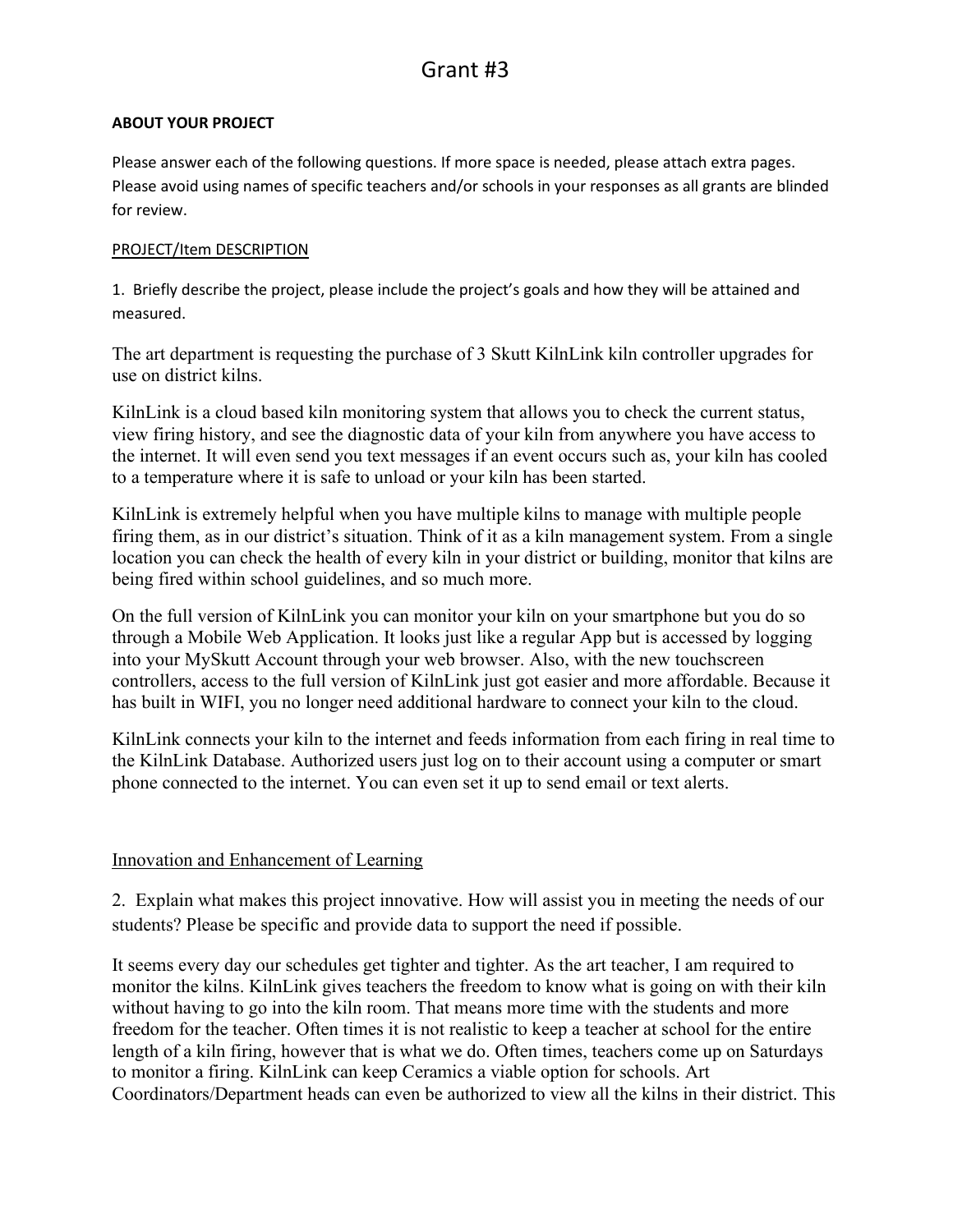means real time support for firing issues even though our schedules do not line up in each building.

Kiln Maintenance can be expensive and unpredictable. With KilnLink Skutt technicians can pull up all the data they need to diagnose your kiln and avoid multiple trips from your kiln repair contractor. Your contractor can also be authorized so they can evaluate each kiln for future maintenance and handle problems before they happen. The district kiln repairman can also log on with his user code and enter information regarding repairs, element resistance, etc., giving Skutt additional information at any time to help the teachers troubleshoot issues, free of charge, even when they can't reach us or their repairman. The same information can help forecast future repair expenses. They're able to look at all the firing profiles, compared to a normal profile, and get an idea of how fast the element life is declining and when it might be necessary to replace them.

# AUDIENCE & SUSTAINABILITY

3 (a). Describe the student population targeted by this project. Might this project be repeated with new students in future years? Explain.

3 (b).How many students will be served?

Every student in the arts program will benefit. Since teachers and repair workers are able to have access to information on every kiln in the district, Skutt can simultaneously see the same info by accessing their account. Skutt can help diagnose problems remotely. You see, the Kiln Link doesn't just send the info to your PC. It sends it to Skutt as well.

Every year we have at least 2 kilns malfunction for various reasons. Due to Murphy's Law, it is always during the holiday rush to get presents fired or during art show season. We have an absolutely awesome kiln technician who is often able to stop by within 24 hrs or has been great about providing phone support as well. The down time comes into play when we have to wait for parts. Down time results in no projects going home, missing pieces in the shows, as well as storage issues. With KilnLink, our technician would be able to remotely see the part needed, order it, then make ONE trip to the school to install, saving the district multiple fees. We fire our kilns, all 3, once EVERY week. Some weeks during the busy season, we fire 2-3 times a week. Those kilns are the backbone of our program. Without them functioning to their peak, all we have is unfired dirt. It is imperative that we keep them working at their absolute best.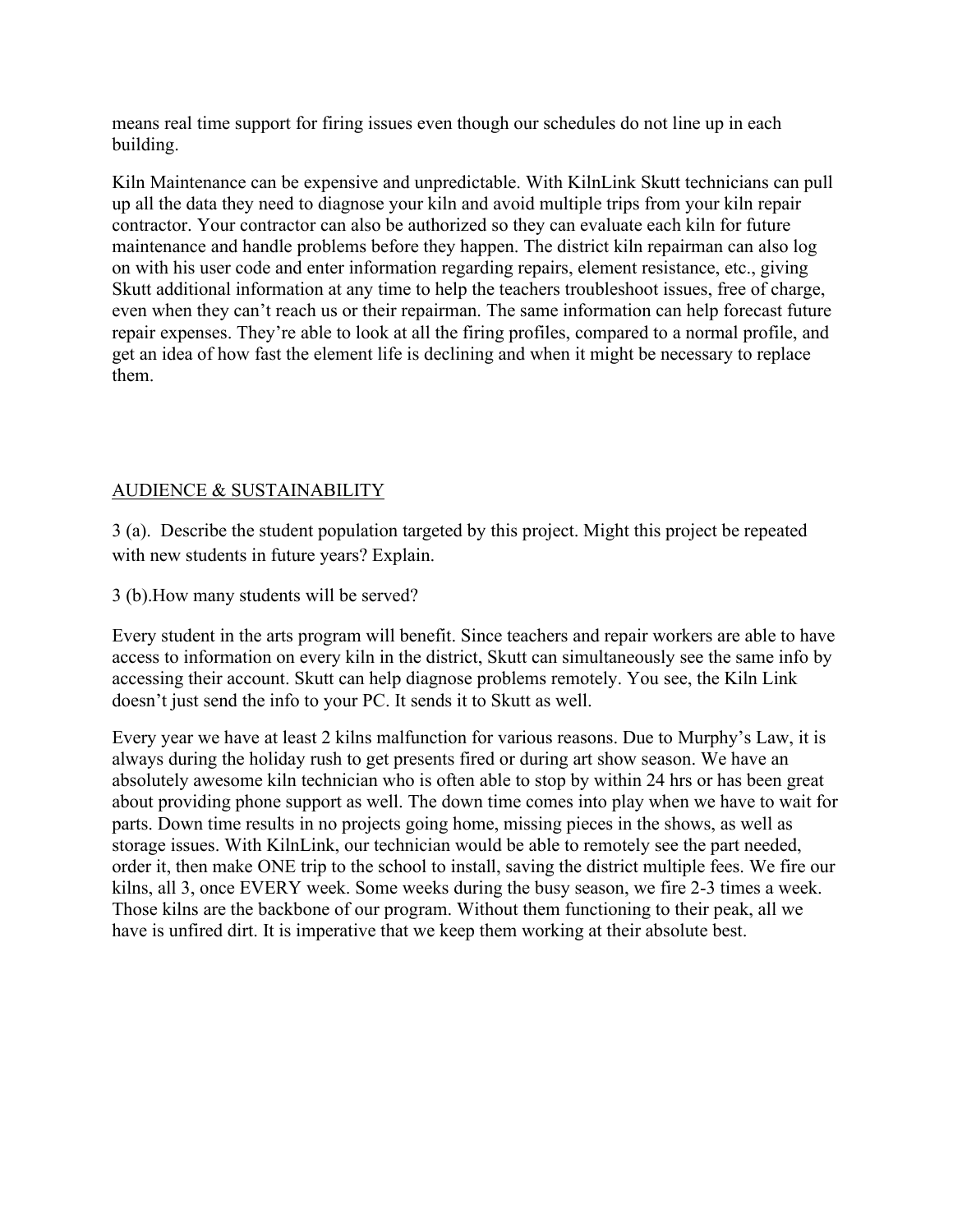#### PROJECT EVALUATION

4. How will you evaluate the success of this project? What data, criteria, assessments, surveys, statistics or other measures will you use to assess its impact?

Success of the Skutt KilnLink on the district kilns will/can be measured annually by the amount saved on repair bills. It can also predict when parts will wear out or need to be replaced so items may be ordered ahead of a total kiln failure.

#### BUDGET

5. Please provide the following information for the items you intend to purchase for this project. If some of the items you will use to carry out this project are being paid by using funds from sources other than the GEO Grant (i.e., the school district, other grants, etc.) please include these items but enter zero (0) for the amount. This will let the reviewers know that the project is completely sustainable even if the Foundation is not financing the entire budget. Attach additional pages if necessary. Briefly describe any items that may be unfamiliar to the application reviewers.

*Please consider your "ideal" request and also what you would be willing to accept if funds are limited. (For example, if 20 ipads for your classroom is ideal, but you would accept 5 or 10 and have students work in groups please indicate that below.)*

|                | <b>ITEM</b>                                           | UNIT PRICE           | <b>TOTAL</b> |
|----------------|-------------------------------------------------------|----------------------|--------------|
| 1              | Skutt KilnLink controller upgrade                     | 556.33               | 556.33       |
| $\overline{2}$ | Skutt Kiln Link controller upgrade                    | 556.33               | 556.33       |
| 3              | Skutt Kiln Link controller upgrade                    | 556.33               | 556.33       |
| 4              | Installation/Labor                                    | 200.00               | 200.00       |
| 5              | Shipping                                              | 120.00               | 120.00       |
| 6              |                                                       |                      |              |
| 7              | (3 controllers would be ideal, 2 would be great, 1 is |                      |              |
|                | acceptable)                                           |                      |              |
| 8              |                                                       |                      |              |
| 9              |                                                       |                      |              |
| 10             |                                                       |                      |              |
| 11             |                                                       |                      |              |
| 12             |                                                       |                      |              |
| 13             |                                                       |                      |              |
| 14             |                                                       |                      |              |
| 15             |                                                       |                      |              |
|                |                                                       | <b>BUDGET TOTAL:</b> | 1988.99      |

**IMPORTANT NOTE:** In order to ensure that projects including technology are priced properly, employees requesting technology or technology related items must submit prices for review to Adam Swinchock,